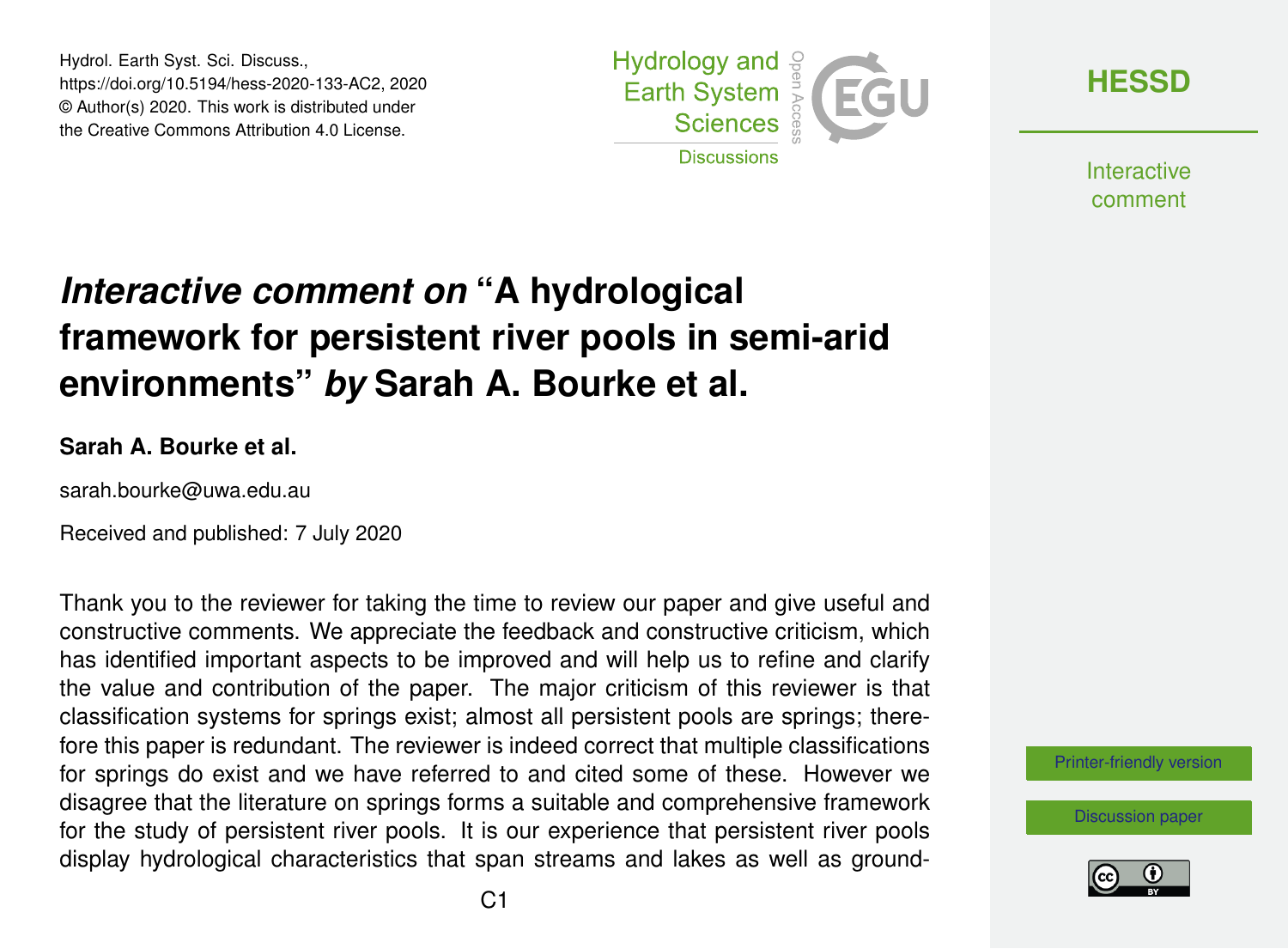water springs. Streams and lakes have been treated distinctly to groundwater springs within existing literature with concepts around gaining and losing streams, through-flow lakes, and hyporheic exchange have been well documented by experts in surface water – groundwater interaction (see Winter 1998 USGS Circular 1139 for a summary). Separately, there is an established body of work around mechanisms for spring discharge with multiple classifications to choose from. Spring classifications can be based on geological mechanism, hydrochemical properties, landscape setting, or a combination of all three, leading to broad categories such as thermal or artesian, as well as nuanced distinctions based on detailed geological structures (Alfaro 1994). For the purposes of understanding persistent river pools, this array of categories is both overly complex and incomplete.

To demonstrate, we examine the reviewers' suggestion that one of the pool types in this paper is a limnocrene spring after Springer (2009). We assume in this comment the reviewer is referring to what we have called through-flow pools. Springer (2009) presents a classification of springs based on their "sphere of influence", which is the setting into which the groundwater flows. A "limnocrene spring" is simply any groundwater that discharges to a pool, as distinct from say a "cave spring", which emerges into a cave. On this basis, one might consider all persistent pools that are not perched as limnocrene springs. However, the schema also articulates 'helocrene springs" which are associated with wetlands and "rheocrene springs" that emerge into stream channels. These also seem to be potentially fitting labels for persistent river pools, which does one choose? As an aid for the reader Springer (2009) includes a number of conceptual diagrams of their generalized spring types, similar in intent to the cross-section diagrams presented in our manuscript. Looking at the diagram of a limnocrene (Fig 1j) the reader is presented with a pool that is fed by groundwater that sourced from an aquifer that is karstic limestone or fractured (the watertable has stepwise changes) adjacent to and beneath the unconsolidated alluvium that the pool sits within. The groundwater flows from the limestone up a fault under pressure into the pool, and the alluvium directly below the pool is represented as unsaturated. So there are two issues **Interactive** comment

[Printer-friendly version](https://www.hydrol-earth-syst-sci-discuss.net/hess-2020-133/hess-2020-133-AC2-print.pdf)

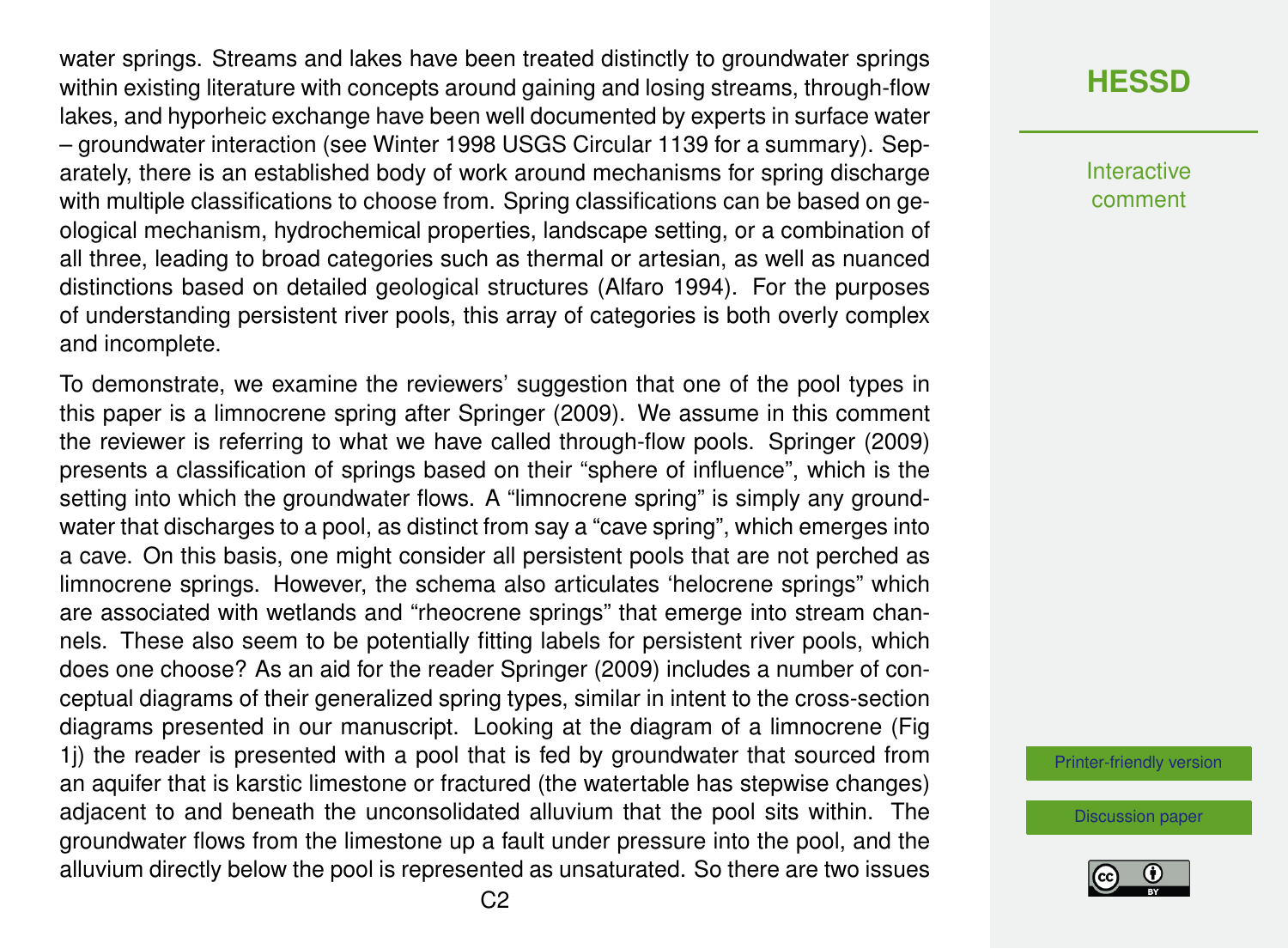with the using this category to describe our through-flow pools. Firstly, the diagram is hydraulically inaccurate; a low-permeability confining layer between the limestone and the pool would be required for the alluvium for the groundwater to be under sufficient pressure to maintain a pool while the alluvium remains unsaturated, but no such layer is shown. Secondly, this diagram does not represent the hydraulic characteristics of through-flow pools, which are windows into the water level in the saturated zone within the modern creek channel. If the alluvium were not saturated to the level of the base of the pool then these types of pools would not exist. So the diagram is both inaccurate and inappropriate for the types of pools we have identified as through-flow pools.

A more appropriate conceptualization for the hydrology of the pools we have called through-flow pools, is that of through-flow lakes, which are widely documented within the literature on surface water – groundwater interactions (e.g. Fig 16C in Winter 1998). The hydrology of these lakes provides an excellent analogue for persistent river pools that are fed by water from within the alluvium of the river channel. Unlike spring categorizations (which focus geological controls and the point of groundwater outflow), the key features of this conceptualisation are that that 1) the surface water is connected to the underlying aquifer and represents a window to the water table and 2) that water enters the lakes (or pool) on the up-gradient side (the capture zone) and leaves the lake (or pool) on the down-gradient side (the release zone) (Townley and Trefry, 2000). The lake thus provides something of a "short circuit" for regional groundwater flow. The hydraulic mechanism is effectively identical to our through-flow pools; the pool is connected to a highly conductive saturated zone within the alluvium and the water level reflects the water table within the alluvium. Water within the alluvium is flowing in the down-gradient direction, but some portion of this subsurface water will use the pool as a kind of "short-circuit" to make its way downstream.

A comprehensive understanding of the hydrological attributes of persistent river pools, and the mechanisms that support them, therefore requires drawing on concepts from both surface water groundwater interactions, and spring hydrogeology. While numer-

### **[HESSD](https://www.hydrol-earth-syst-sci-discuss.net/)**

**Interactive** comment

[Printer-friendly version](https://www.hydrol-earth-syst-sci-discuss.net/hess-2020-133/hess-2020-133-AC2-print.pdf)

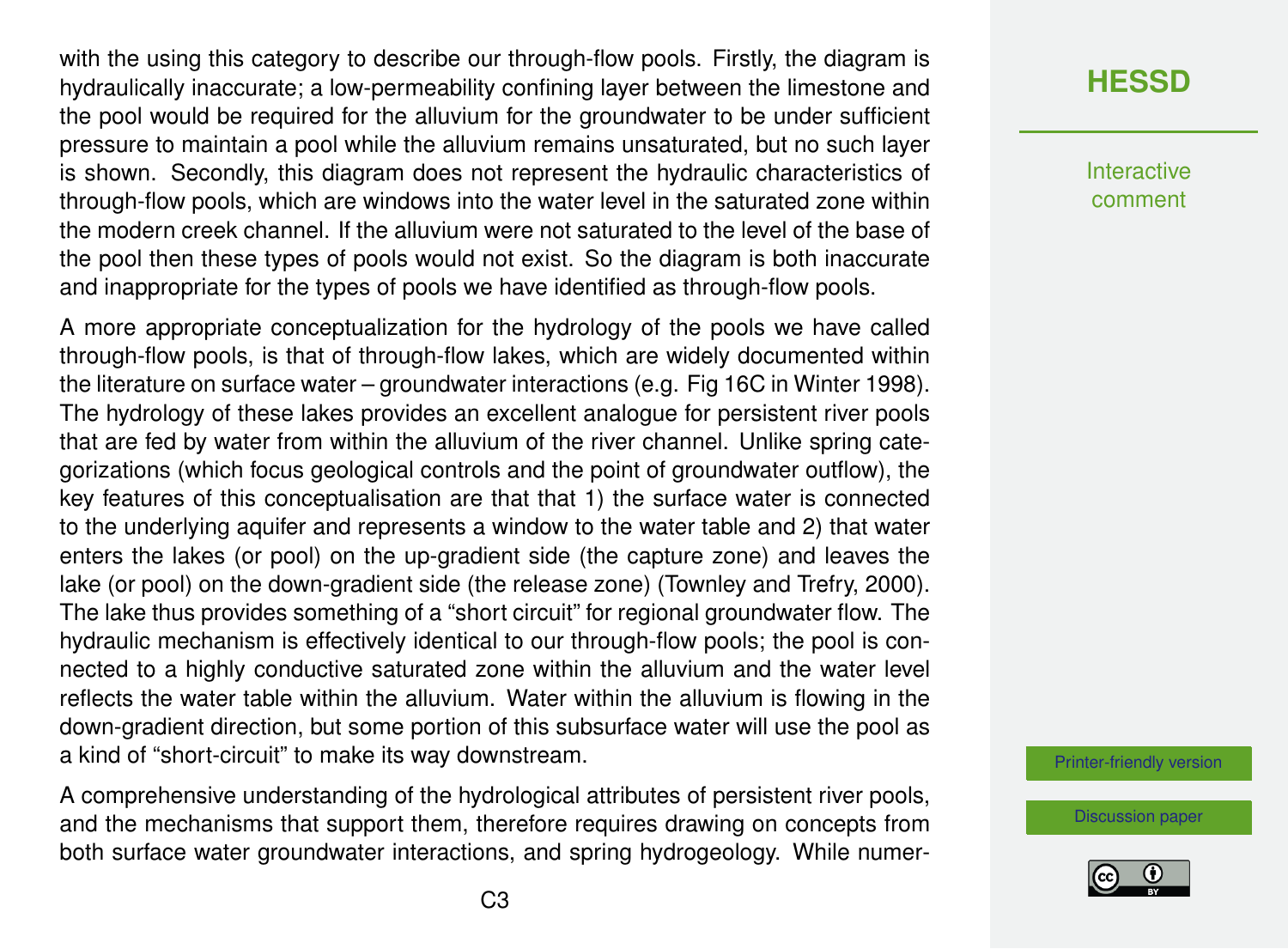ous classifications of spring systems have been published, these are commonly complex classification systems with multiple types of springs (often ten or more) that are neither designed for, nor easily applied to persistent river pools in a useful manner. Furthermore, these classifications do not include the full suite of mechanisms supporting the persistence of river pools. Similarly, as this reviewer notes, the methods required to understand the hydrology of persistent river pools are drawn from multiple strands of the literature and are not routinely deployed in tandem during studies of flowing streams, permanent lakes or groundwater springs. As such, there is a need for a comprehensive framework specific to persistent river pools that is inclusive enough to incorporate the range of pools encountered, but also simple enough so as to be useful for hydrologists, ecologists and water managers alike. We believe that is what we have presented in this manuscript. This context has clearly not been clearly articulated sufficiently in the existing manuscript and we look forward to improving this aspect of the paper in a revised submission.

Having established the need for this paper, we readily accept that it would benefit from a more robust treatment of existing literature as recommended by all three commentators thus far. We believe that the generalized diagrams presented in the current manuscript are vital templates that provide the framework that others site-specific data can sit within (see also comments by Rau et al in support of these diagrams). However, we are willing and able to include more site-specific data in the revised manuscript as both reviewers have suggested. We do not propose to include full case studies of individual pools as this would make the manuscript too long, but we can certainly see the value of including water level data demonstrating perched conditions as opposed to a throughflow pool, for example.

Thanks again for taking the time to provide a constructive review, it is much appreciated and we look forward to updating the manuscript to address your concerns and criticisms.

References:

#### **[HESSD](https://www.hydrol-earth-syst-sci-discuss.net/)**

Interactive comment

[Printer-friendly version](https://www.hydrol-earth-syst-sci-discuss.net/hess-2020-133/hess-2020-133-AC2-print.pdf)